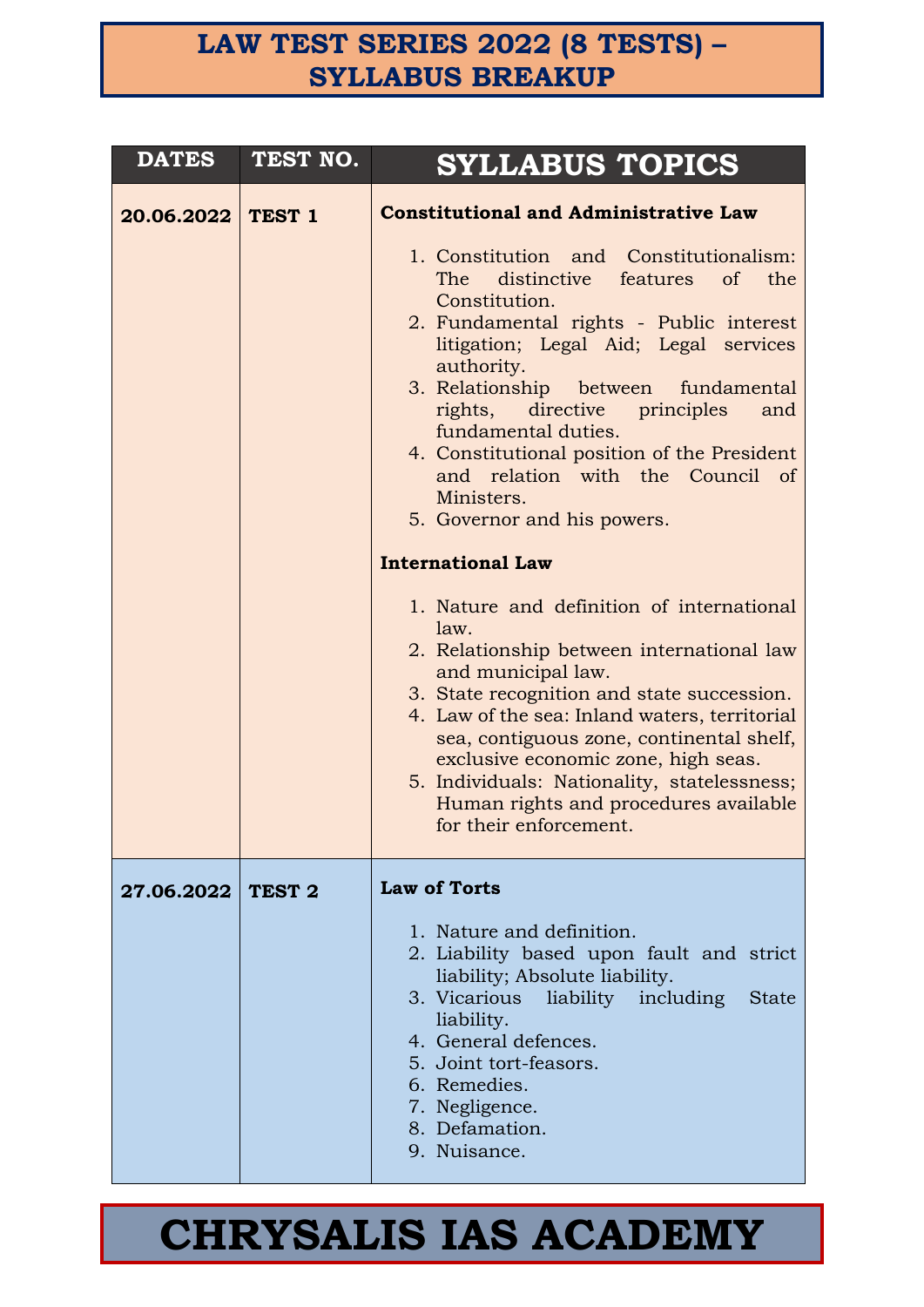### **LAW TEST SERIES 2022 (8 TESTS) – SYLLABUS BREAKUP**

|                   | Law of Contracts and Mercantile Law                                                                                                                                                                                                                                                                                                                                                                                                                                                                                                                                                                                                                                                                                                                                                                                                                                                                                                                                                                                                                                                                                                                                                                    |
|-------------------|--------------------------------------------------------------------------------------------------------------------------------------------------------------------------------------------------------------------------------------------------------------------------------------------------------------------------------------------------------------------------------------------------------------------------------------------------------------------------------------------------------------------------------------------------------------------------------------------------------------------------------------------------------------------------------------------------------------------------------------------------------------------------------------------------------------------------------------------------------------------------------------------------------------------------------------------------------------------------------------------------------------------------------------------------------------------------------------------------------------------------------------------------------------------------------------------------------|
|                   | 1. Nature and formation of contract/E-<br>contract.<br>2. Factors vitiating free consent.<br>3. Void, voidable,<br>illegal<br>and<br>unenforceable agreements.<br>4. Performance<br>and<br>discharge<br><sub>of</sub><br>contracts.<br>5. Quasi-Contracts.<br>6. Consequences of breach of contract.                                                                                                                                                                                                                                                                                                                                                                                                                                                                                                                                                                                                                                                                                                                                                                                                                                                                                                   |
| 04.07.2022 TEST 3 | <b>Constitutional and Administrative Law</b>                                                                                                                                                                                                                                                                                                                                                                                                                                                                                                                                                                                                                                                                                                                                                                                                                                                                                                                                                                                                                                                                                                                                                           |
|                   | 6. Supreme Court and High Courts: (a)<br>Appointments and transfer. (b) Powers,<br>functions and jurisdiction.<br>7. Centre, States and local bodies: (a)<br>Distribution of legislative powers<br>between the Union and the States. (b)<br>Local bodies. (c) Administrative<br>relationship among Union, State and<br>Local Bodies. (d) Eminent domain -<br>State property - common property -<br>community property.<br>8. Legislative powers, privileges<br>and<br>immunities.<br>9. Services under the Union and the<br>States: (a) Recruitment and conditions<br>of services; Constitutional safeguards;<br>Administrative tribunals. (b) Union<br>Public Service Commission and State<br>Public Service Commissions - Power<br>and functions (c) Election Commission -<br>Power and functions.<br>10. Emergency provisions.<br>11. Amendment of the Constitution.<br><b>International Law</b><br>6. Territorial jurisdiction<br>$\sigma$<br>States,<br>extradition and asylum.<br>Formation, application,<br>7. Treaties:<br>termination and reservation.<br>8. United Nations: Its principal organs,<br>powers, functions and reform.<br>9. Peaceful settlement of disputes<br>different modes. |

## **CHRYSALIS IAS ACADEMY**